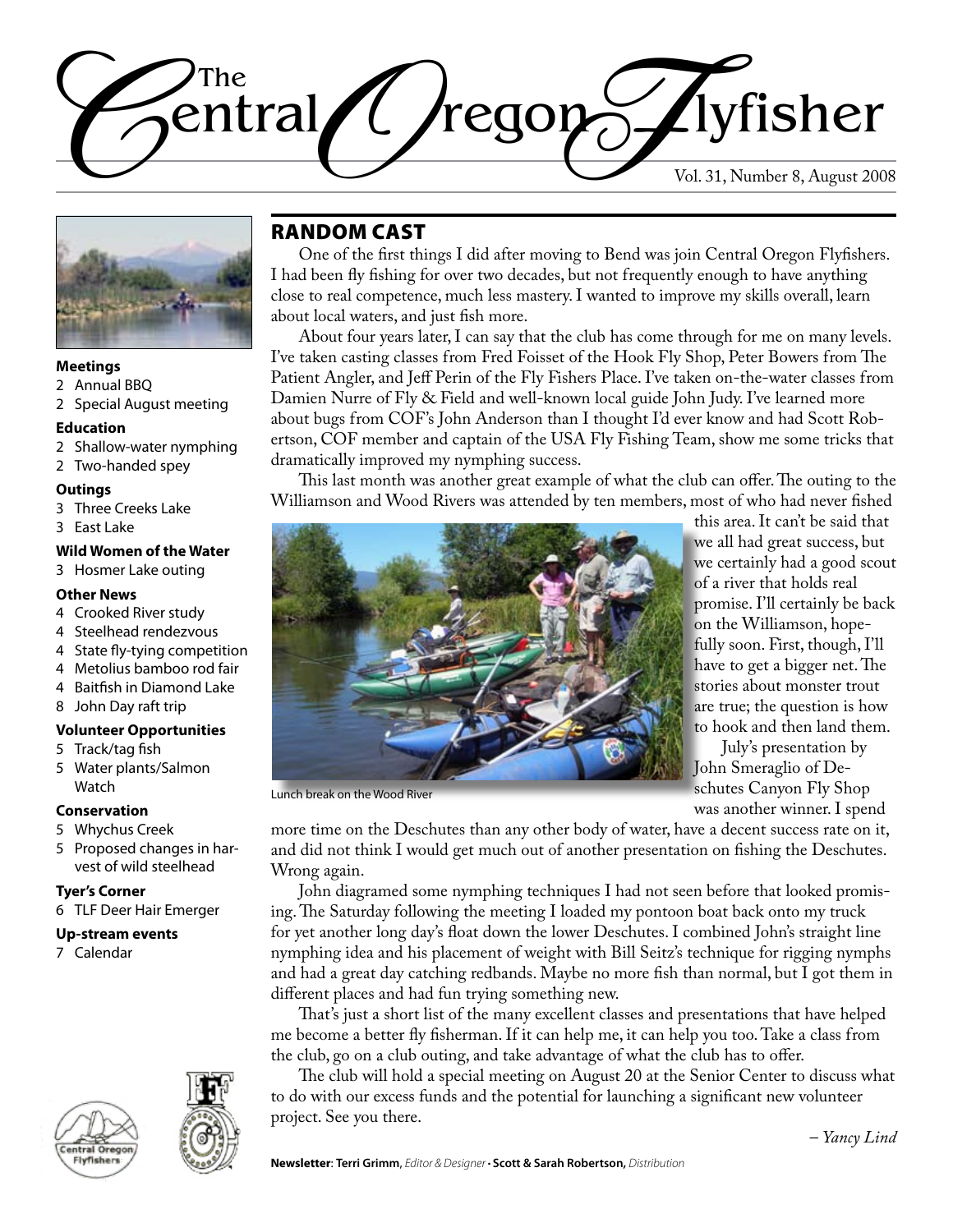

### **Annual COF BBQ • Aspen Hall in Shevlin Park August 21 • 6:30 pm**

The **THURSDAY** barbeque will replace the usual Wednesday monthly meeting. Bring the family and enjoy the evening. Let the kids fish in the pond. There will be no program, just a warm summer evening to enjoy.

To reach Aspen Hall, drive west on Newport and go through all the traffic circles. Newport becomes Shevlin at Mt. Washington. Keep going at least another mile until you get to Shevlin Park. Aspen Hall is on the right; look for parking on the Aspen Hall side or opposite.

**What to Bring:** Show off your cooking skills! Bring a dish to share (side dish, desert, salad or appetizer.) Also bring adult beverages, in moderation. The club will supply eating utensils, soft drinks, burgers, hot dogs, chips and condiments.

**We need volunteers to help set up, serve, cook and clean up.** If you can help, call Herb Blank at 312-2568.

### General Meeting

### **Special August meeting**

August 20 | 6:30 p.m. | Bend Senior Center, 1600 S.E. Reed Market Road, Bend

The Central Oregon Flyfishers is organized as a  $501(c)(3)$  non-profit. This charitable designation was obtained as part of the club's early efforts to organize and launch Kokanee Karnival, the youth education project we run in partnership with Sunriver Anglers and other organizations.

COF's financial status has varied, and it is now robust. Even with reserves held for club and Kokanee Karnival activities, we are over capitalized by anywhere from \$10,000 to \$15,000 dollars.

The Central Oregon Flyfisher 2 August 2008 As a non-profit, and as an organization whose mission is to encourage and promote fly fishing for the benefit of all, the club's board feels that we should no longer keep

these excess funds. The question is how to best utilize them. Many ideas have been offered by club members. In general, these ideas fall into two categories: donating funds and undertaking service projects.

One suggestion is to donate the funds to another organization that shares a mission similar to our own. Examples include private organizations, such as the Deschutes River Conservancy and Upper Deschutes Watershed Council, as well as governmental organizations like Oregon Department of Fish & Wildlife or the U.S. Forest Service, with the funds targeted specifically for a local fisheries-oriented project.

Other suggestions can be grouped as service projects. In the spirit that launched Kokanee Karnival, some members feel we should take on a conservation-oriented service project. Ideas include tui chub control on East Lake, helping Sunriver Anglers with their tui chub project on Little Lava Lake, and invasive species education and control.

We will have a special meeting on August 20 at 6:30 p.m. in the Senior Center to discuss this issue and hopefully come to a decision. Please plan on attending.

*– Yancy Lind*

# **EDUCATION Upcoming classes**

### **Shallow-water nymphing**

August 17 | 9:00 to 3:00 | \$20 | Bill Myers | Big Bend Campground on the Crooked River

Bill Myers of Prineville will teach this class. Meet at Big Bend Campground on the Crooked River at 9 a.m. Class ends at 3 p.m., so bring your lunch.

### **Two-handed spey casting**

August 27 | 9:00 to 3:00 | \$25 | John Judy | Location to be announced.

Remember to sign up in advance for classes. For more information or to sign up for a class, send email to Lee Ann Ross [\(rossleeann@yahoo.com](mailto:rossleeann@yahoo.com)).

Many thanks to Scott Cook from Fly and Field for an excellent lake-fishing class in July.



Ron Anderson in British Columbia. Photo: Max Johnson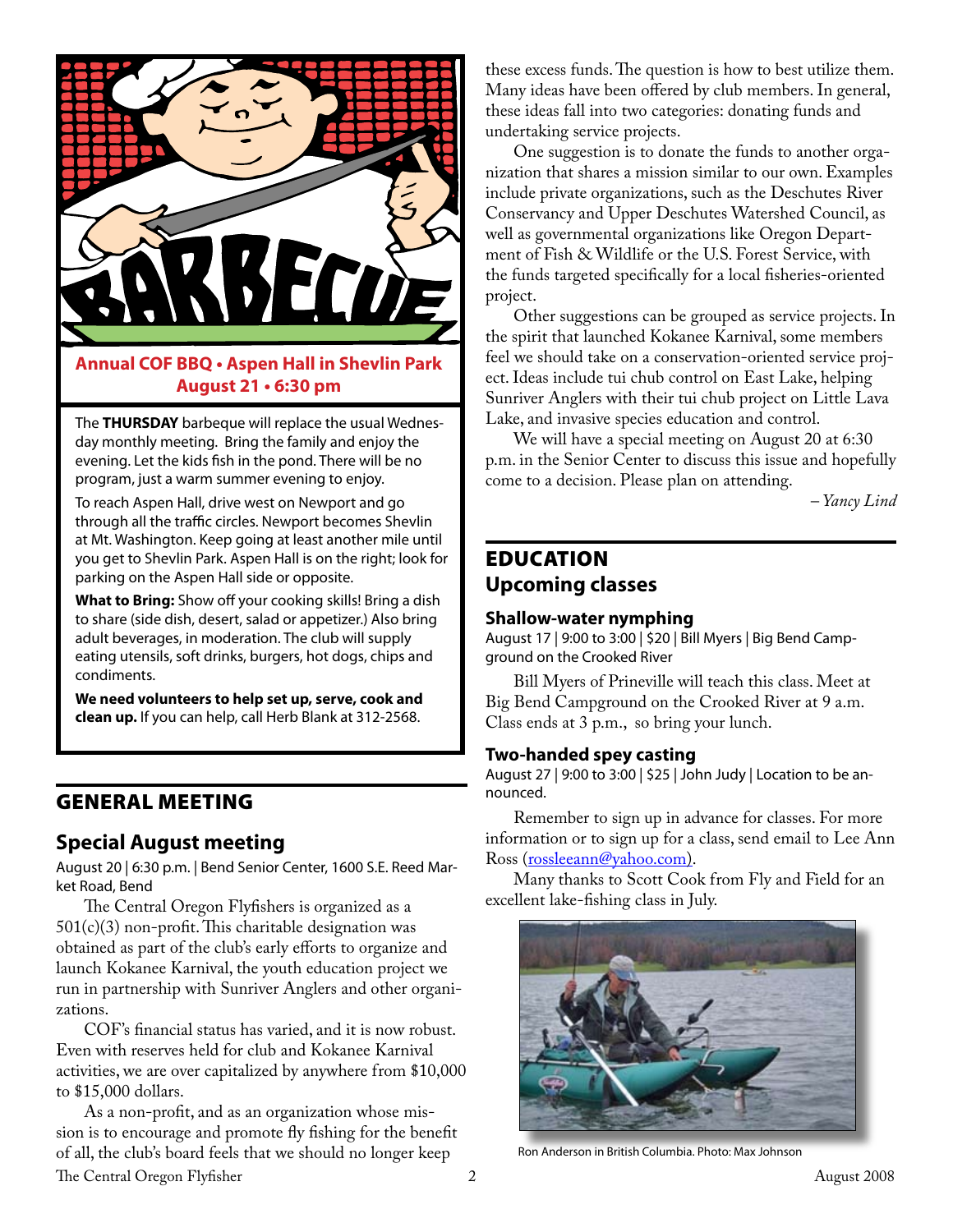**OUTINGS** 

After an outing, please contact Bob Evermore about fish caught, wild fish stories, hilarious incidents, or other outing-related information.

> *– Bob Evermore [bob@poesociety.com](mailto:bob@poesociety.com) 541-728-0077* or *619-606-7400*

| Three Creeks Lake                                                                 |  |
|-----------------------------------------------------------------------------------|--|
| East Lake                                                                         |  |
| Diamond Lake                                                                      |  |
| September 15 to 17<br>Middle Fork of the Willamette (Don<br>Schnack) ** See note. |  |
| Deschutes Steelhead Trip (Larry Godfrey)                                          |  |
| Grande Ronde River                                                                |  |
| Crooked River                                                                     |  |
|                                                                                   |  |

**THE DATE FOR THIS OUTING HAS CHANGED** 

### **Three Creeks Lake**

August 6 | Meet at the boat ramp at the lake at 8:00 a.m.

Three Creeks Lake presents some good opportunities to land stocked rainbows and wild brook trout in the 6 to 16 inch range. ODFW stocked the lake with 1500 redbands on June 29 and are scheduled to release 1500 more on July 26. These stocked trout are in the 5 to 8 ounce weight range. Fishing action tends to be good near the dam at the northeast end of the lake and at the drop-off located midway between the two creek inlets on the west side of the lake. The lake is characterized by lots of shallow shoals, permitting ample opportunities to catch some fish. To get access to the best fishing, you'll want to take your pontoon boat or float — motorized boats are not allowed. There should be little competition on the lake during this mid-week outing, so we're looking forward to a great day of fishing.

**Directions:** From Sisters, go southeast on Elm Street, which climbs into the mountains and becomes FR16 when it enters the Deschutes National Forest. The trip is about 16.5 miles and takes about 30 minutes from Sisters.

## **East Lake**

Aug 23 | Meet at the parking lot and boat ramp on the southeast shoreline of the lake at 8:00 a.m.

Late August is a good time of year for rainbows, Atlantic salmon, and brown trout at East Lake. Kokanee can be caught, but they'll be hanging out deep in the north central portion of the lake, as will the largest brown trout. You'll want to take your boat or float to enable you to access more of the fish, because the shore fishing isn't prime here. Patterns that produce results include callibaetis, mosquito, midges, and Adams for dry-fly fishing. Successful nymph

patterns include leeches, hair's ear and woolly buggers. Trolling deep for kokanee can produce good results.

**Directions:** Take Highway 97 south from Bend for 22 miles to County Road 21 (East Lake – Paulina Lake Road), then go east about 18 miles to the boat ramp/parking lot.

## **COF invited to join Rogue Fly Fishers for a Central Oregon waters outing**

September 5 to 7 | campground across from Twin Lakes Resort

Phil Hager, COF past president, invites members of COF to join the Rogue Fly Fishers and Southern Oregon Fly Fishers on their Central Oregon waters outing. Anglers will fish different waters each day. Some anglers will arrive before September 5 and stay after September 7. For more information, contact Phil Hager (flyfishingphil@ffpc-rods. com or 541-778-0963).

### **Wild Women of the Water**

Wild Women were up to their antics again during the outing to Hosmer Lake. Fresh BLT sandwiches for lunch, spaghetti and grilled chicken dinners, 35-degree morning temperatures, and water pistol shootouts were all part of the fun. We caught a few fish too!

Volunteers are needed to help water plants along Whychus Creek, tag fish for the Crooked River study, and teach stations at Kokanee Karnival and Salmon Watch. (See *Volunteer Opportunities* on page 5.) See the Upstream Events calendar for COF outings in the coming months. Leave room in your schedule for some of these activities. Hope to see you at the COF BBQ and our next outing.

*– Terri Grimm*



The Central Oregon Flyfisher 3 and 2008 3 August 2008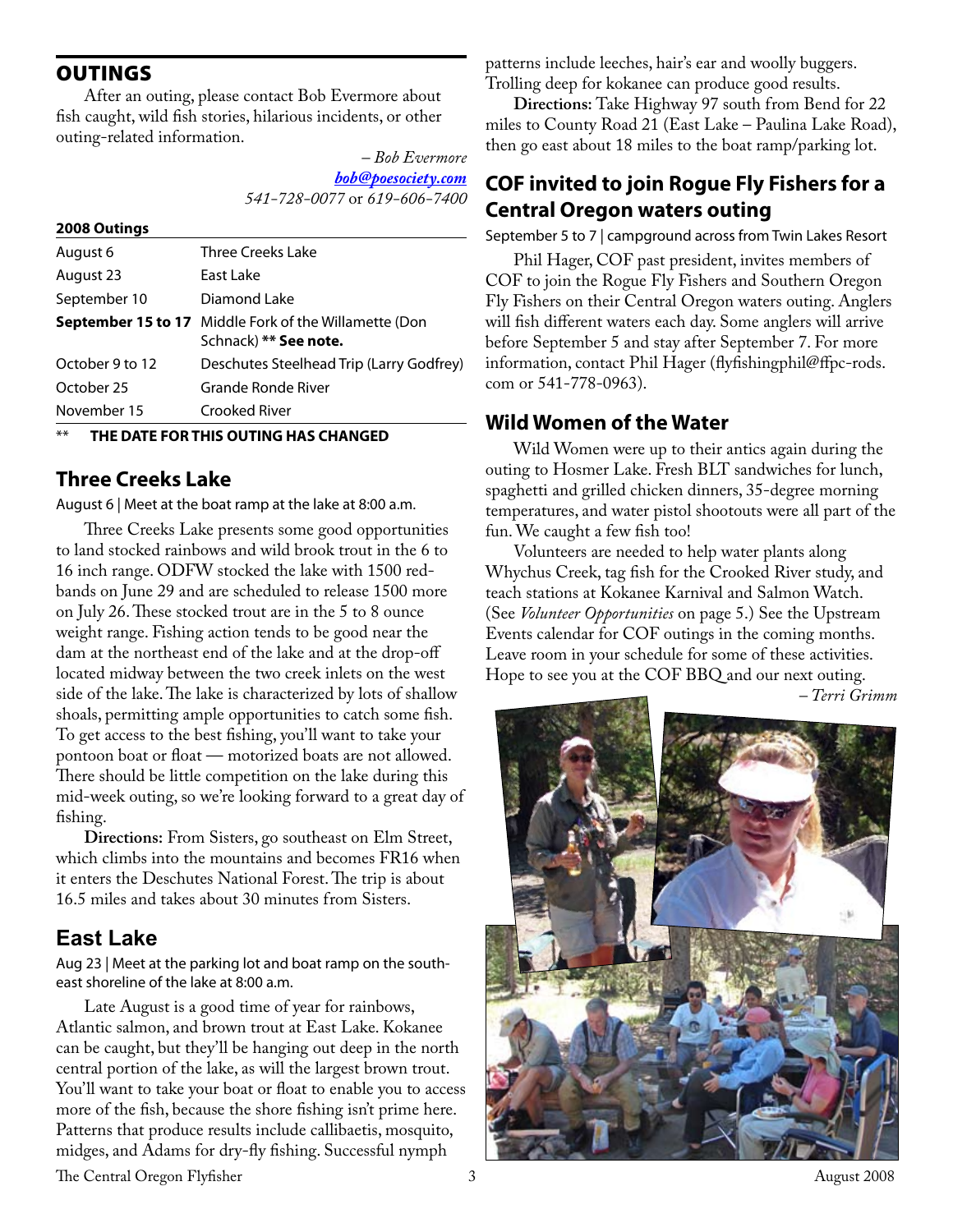## <span id="page-3-0"></span>Other news

## **Crooked River study continues**

OSU graduate student Shivonne Nesbit is about to complete year one of her fish population study on the Crooked River. According to Nesbit, the study is progressing well. Volunteers have successfully tracked most of the fish weekly. (Through their many volunteer hours, Steve Williams and Frank McKim have become expert "fishtrackers.") In mid-January, contact was lost with about seven fish of both species (whitefish and redband trout). Nesbit doesn't know if the fish moved into deep water, moved into Lake Billy Chinook, suffered mortality, or have transmitters that malfunctioned.

Preliminary data suggest that redband trout are territorial and do not move great distances. Nesbit is entering the data into a geographical information system database, which will allow her to map the movement of individual fish.

The study has raised several questions regarding whitefish, such as "Where do whitefish rear?" Nesbit plans to collect data to learn more about whitefish habits. Electroshocking efforts in the Crooked River have targeted larger fish. With the help of a high-school summer intern, Nesbit will electroshock along the banks to collect data for smaller-size fish.

Nesbit needs more volunteer help with telemetry tracking. She invites all members of COF to join the fish-tagging events coming in September. See *Volunteer Opportunities* for more information.

*– Terri Grimm*

### **Steelhead rendezvous**

August 8 to 10 | Deschutes River | Beavertail Campground

Peter Bowers, owner of The Patient Angler, invites all COF members to the first Steelhead Rendezvous. Each day, there will be FREE, in-camp educational clinics, seminars,



presentations, and demonstrations that cover using fly-fishing equipment and technical gear, tying steelhead flies, and more (30 classes total). Peter

will have a steelhead slide show on Saturday night. There will be a nominal fee for the two-hour, on-the-water casting classes (six classes total, six students/class). There will be six, guided, four-hour steelhead float trips (\$75.00/angler, equipment provided, as needed). Class sizes are limited, so sign up in advance.

For more information, contact Peter (info@patientangler.com or 541-389-6208), or visit [http://www.patientan](http://www.patientangler.com/)[gler.com/](http://www.patientangler.com/).

*– Sherry Steele* 

## **Oregon State fly-tying competition and demonstration**

There will be an Oregon State fly-tying competition during the 2008 state fair in Salem. Non-competitors may demonstrate their fly-tying skills on Sunday, August 24.

For more information, contact Keith Burkhart (blueback4me@comcast.net or 503-363-8324).

## **Metolius fly fishing & bamboo rod fair**

The weather was hot and so was the show! The seventh annual Metolius Fly Fishing & Bamboo Rod Fair was very successful. Here are some of the highlights:

- casting demonstrations and presentations by Jason Borger (shadow caster for *A River Runs Through It*), Metolius River guru and COF member John Judy, and past COF president Phil Hagar
- informative information from Don Ratliff about the construction of the Round Butte facility, which will enable passage of salmon and steelhead
- fly-tying demonstrations
- fish, river, and wildlife art exhibits; displays of antique tackle
- free casting lessons and knot-tying sessions
- displays by some of the West Coast's finest contemporary bamboo rod makers

And so much more that it makes me dizzy to think of it. There was a raffle for a fine bamboo rod. Alas, I didn't win.

This year, thanks to Bob Griffin, the COF booth was very attractive. Way to go Bob! Many people visited the booth, and a new member joined. The following volunteers drove a total of 841 miles and volunteered a total of 80 hours: Bob Griffin, Andy Smith, Gene McMullen, Don Schnack, Terri Grimm, Jeff Rola, Betsy Brauer, and Bob Mullong. Thank you! Keep your FINS UP!

*– Capt Caddis*

## **Baitfish found in Diamond Lake**

ROSEBURG, Ore. – State fish biologists found 11 golden shiners and one unknown fish in a routine trap net at the summer home area of Diamond Lake.

Anyone witnessing an angler using live fish bait should call Oregon State Police at 541-440-3334 to report it. Witnesses should get as much information as possible, including a description of the person, vehicle, or boat along with a boat number and license plate number.

All Diamond Lake users are reminded to launch a clean, dry boat and never use live fish for bait. *– ODFW News, July 21, 2008 (edited)*

The Central Oregon Flyfisher **4** August 2008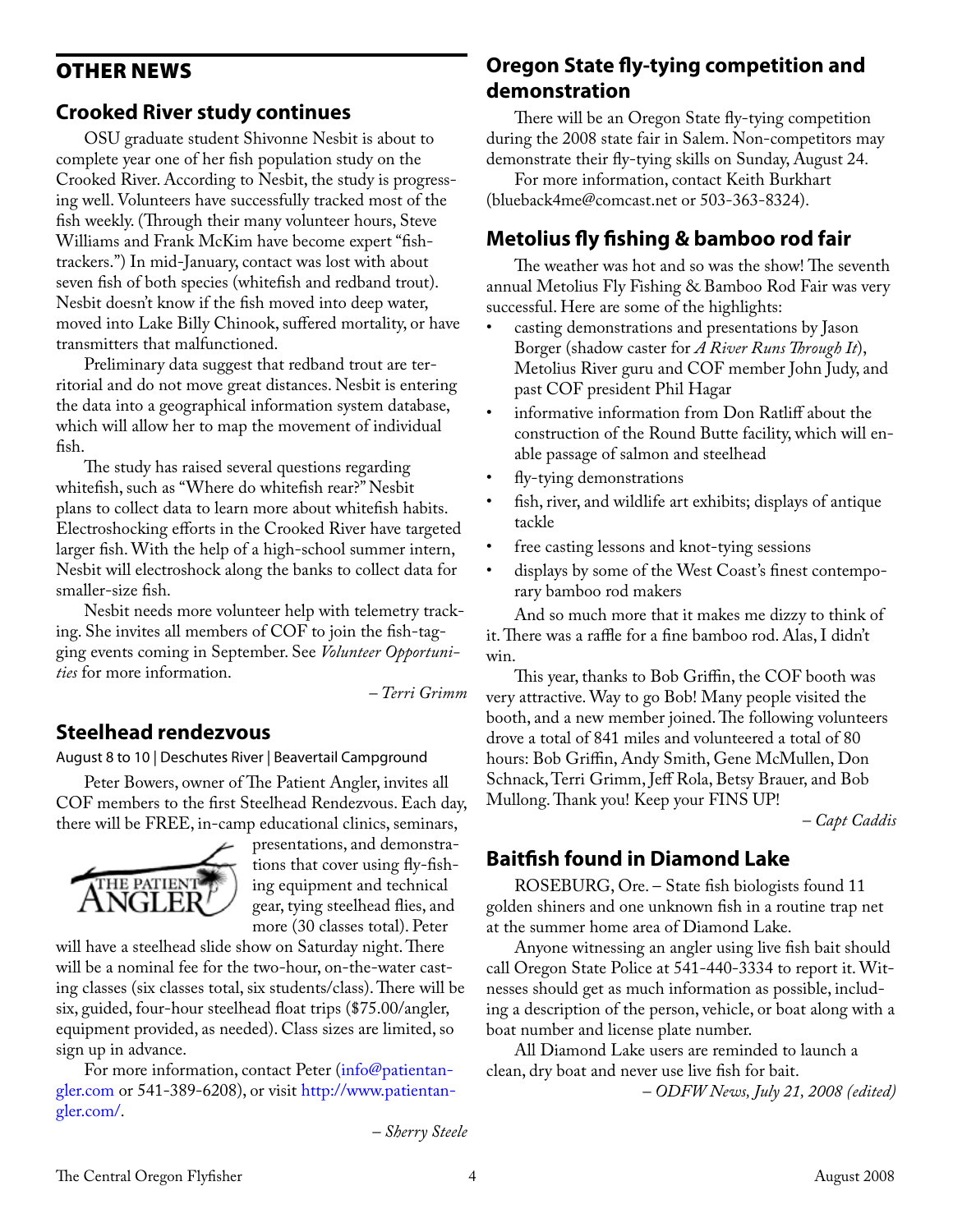## Volunteer opportunities

## **Crooked River fish tracking and tagging**

Sep 12 to 14 and Sep 19 to 21 | Crooked River

Shivonne Nesbit needs your help with tracking and tagging fish in the Crooked River. Volunteers are invited to camp for the weekend or come out for just the day. Nesbit plans to capture and tag 30 to 40 fish. Some smaller-size tags will be used this year to target smaller fish. For more information, contact Shivonne Nesbit (541–805–5320 or [shivonne.nesbit@oregonstate.edu](mailto:shivonne.nesbit@oregonstate.edu)).

## **Water plants and help with Salmon Watch**

Oregon Trout Unlimited and the Upper Deschutes Watershed Council need volunteers to help water riparian plants along Whychus Creek, which runs through Sisters. The schedule is flexible. Buckets are available onsite.

Volunteers are also needed for the Salmon Watch educational program (October 6 to 17). Volunteers will teach at stations that focus on Water Quality, Macroinvertebrates, Riparian Ecology, and Fish Biology. The program will be held at Riverside Campground on the Metolius River. Training is available. More information available from: [www.healthywatersinstitute.org](http://www.healthywatersinstitute.org/)

For more information about these opportunities, contact Kolleen Yake, Education Coordinator, Healthy Waters Institute, Oregon Trout/Upper Deschutes Watershed Council (541–382–6103 ext. 33).

**CONSERVATION** 

## **Whychus Creek wild and scenic river management plan**

Whychus Creek has been in the news as one of the sites for reintroduction of steelhead in the upper Deschutes River basin. The U.S. Forest Service (USFS) wants to involve the public in its planning process to develop a Whychus Creek Wild and Scenic River Management Plan. In general, the Management Plan will:

- describe the desired condition(s) for the river
- describe the standards and guidelines necessary to guide management actions in the future
- develop a monitoring plan
- provide a framework to add potential new management direction
- identify the final boundary

Whychus Creek (formerly Squaw Creek) is a perennial stream that is a tributary of the Deschutes River. It is approximately 41 miles long from its headwaters to its mouth. Whychus Creek was designated by Congress as a Wild and Scenic River in 1988. The designated area includes 15.4 miles, beginning at the source and ending at the USGS hydrological gauging station that is approximately 4 miles southwest of the City of Sisters. The USFS manages the entire Whychus Creek Wild and Scenic River corridor. There is no private land within the Wild and Scenic River boundary.

The source of Whychus Creek begins on the glaciers of the Three Sisters mountains and includes Soap Creek, the South and North Forks of Whychus Creek, and Park Creek. The 6.6 mile segment from the source to the Three Sisters Wilderness boundary is classified as "wild". Wild rivers are defined as those rivers or sections of rivers that are free of impoundments and generally inaccessible except by trail, with watersheds or shorelines essentially primitive and waters unpolluted. They represent vestiges of primitive America. The 8.8 mile segment form the wilderness boundary to the USGS hydrological gauging station is classified as "scenic". A scenic river is one that is free of impoundments, with shorelines or watersheds still largely primitive and shorelines largely undeveloped, but accessible in places by roads.

The USFS has invited the public to provide their thoughts on the following topics:

- What about Whychus Creek is special or important to you?
- What do you like or dislike about the river's current management?
- How should we change the management of Whychus Creek to protect its outstandingly remarkable values?

Send you comments to Whychus Wild and Scenic River Plan, Project Leader, Maret Pajutee, P.O. Box 249, Sister,s OR 97759. You can email comments to [comments](mailto:comments-pacificnorthwest-deschutes-sisters@fs.fed.us)[pacificnorthwest-deschutes-sisters@fs.fed.us.](mailto:comments-pacificnorthwest-deschutes-sisters@fs.fed.us)

If you submit electronic comments, you must:

- Submit comments only to the email address listed above.
- Put the project name in the subject line.
- Submit comments as part of the email message or as an attachment in one of the following three formats only: Microsoft Word, rich text format (rtf ), or Adobe Portable Document Format (pdf).

## **Proposed changes in the harvest of wild steelhead on the North Umpqua**

Proposed Oregon fishing regulations for 2009 call for the harvest of wild winter steelhead in the Umpqua River and the North and South Forks. These proposed changes are supported by the Oregon Department of Fish and Wildlife. Their biologists believe the steelhead run is healthy and should be harvested. These proposed changes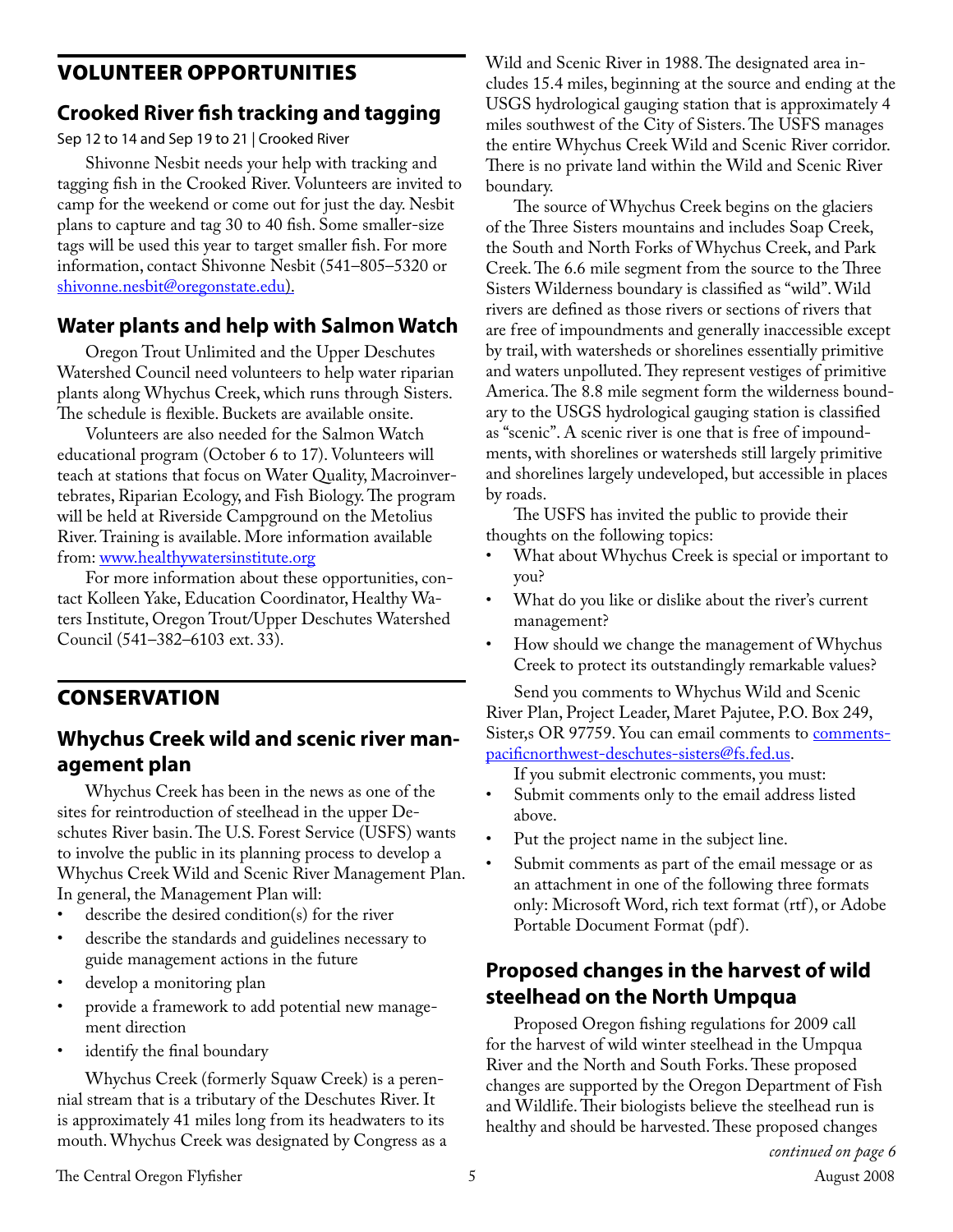### Tyers Corner

Wow! Summer's heat has arrived. For some, the fishing reports have been great. Keep in touch with club members, and they will get you into some great fishing. I have been out a few times. The political fights, which seem to be never ending, are finally scaling back. Fishing is going to be my main focus again. East Lake has been the most productive for me, with a good 20-fish day. (The largest at about  $2 \frac{1}{2}$  pounds.) I caught them all on the same fly, and I mean one fly. This month features this fly; it may be one of the first flies I included in this column, with some refinements.

The fly is a cripple or emerger pattern. Fish it on top, with only the hackle area dabbed with floatant; this allows the shuck and body to hang down below the surface film. The Antron yarn has an attractor quality that helps bring fish to a fly.

**Fishing Tip:** Most of the time I hunt for fish and fish dry flies. I cruise the shoreline or weed line of a lake, and I watch for rising fish. The largest rises are usually the smaller fish. So where are the larger fish? They are between the shoreline and the larger rises. Look for subtle rises or just bulges in the water. Wait and see if there is a route to the rises, then cast accordingly. You will be amazed at what you can bring out of that edge water.

GOOD LUCK and happy hunting.

*Jerry Criss (541-536-3581 or tlfly44@msn.com)*

## **TLF Deer Hair Emerger**

**Hook:** light weight curved scud hook #12 to #18 **Thread:** 8/0 light dun or gray **Shuck:** gold or light yellow Antron yarn, 8 to 10 fibers **Body:** brown, flat, waxed nylon or stretchy nylon **Rib:** tag end of the tying thread **Wing:** fine, natural deer hair, tied upright and flared **Hackle:** fiery brown furnace **Head:** the tying thread Start this fly like any other, but leave the tag end of the tying thread long; it will be the ribbing material. Tie in the deer hair with the tips forward over the eye, and then stand them up. Flair the wing by pushing your fingernail on top of the thread

wraps. (The wing should be about the hook gap in length.) Now take the tying thread back, wrapping over the tag as you wind toward the hook bend. Tie in the shuck before going down the bend; it should be about  $\frac{1}{4}$  to  $\frac{3}{8}$  inch in length when tied in completely. Tie in the body material before reaching the extreme bend of the hook, and then continue at least half



way down the bend. Take the tying thread forward, and stop at the back of the wing. Bring the body material forward, making a nice tight body, and stop behind the wing. Tie it off with the tying thread. Wind the rib forward with even wraps and tie it off behind the wing. Tie in the hackle at the back

of the wing and, with two wraps in back and three wraps in front of the wing, tie off the hackle. Finish with a neat head, and you will have very light weight fly that will last awhile.

**Tying tip:** Try using a thread rib for your dry flies; it saves weight, and it stills gives a good impression of a segmented body. Also vary the colors on this fly to match what you see on the water. This fly is one of those that has the shape and proportion that can represent a lot of different bugs.

### **Proposed changes in the harvest of wild steelhead on the North Umpqua** *(continued from page 5)*

are a reaction to regulations adopted last year by the Oregon Fish and Wildlife Commission in 2007 banning the killing of wild winter steelhead on these rivers. The Steamboaters (www.steamboaters.org), a fishing club that has worked for more than 30 years to protect the Umpqua, has asked for our help. They would like concerned COF members to send letters or emails to the Commission asking them to keep the current ban in place. Mail comments to ODFW Angling Regulations, 3406 Cherry Ave. NE, Salem, OR 97303 or [rhine.t.messmer@state.or.us](mailto:rhine.t.messmer@state.or.us). Commission meetings will be held on August 8 and September 12. They have provided some arguments against killing wild Umpqua Winter Steelhead:

Umpqua winter steelhead are one of the few healthy runs on the West Coast.

- 83% of Oregon's native fish stocks are extinct, at risk or potentially at risk. (We should be biased toward protecting our remaining healthy wild runs rather than biased toward harvesting them.)
- Steelhead are facing huge problems: Changing ocean conditions, warmer and lower summer flows, and greater forest fire risk.
- Poor steelhead fishing elsewhere on the West Coast has led to huge crowds on the Umpqua system.
- When fish are kegged up during low flows, people use motors to fish the same water over and over; the fish are hammered.

The Central Oregon Flyfisher 6 August 2008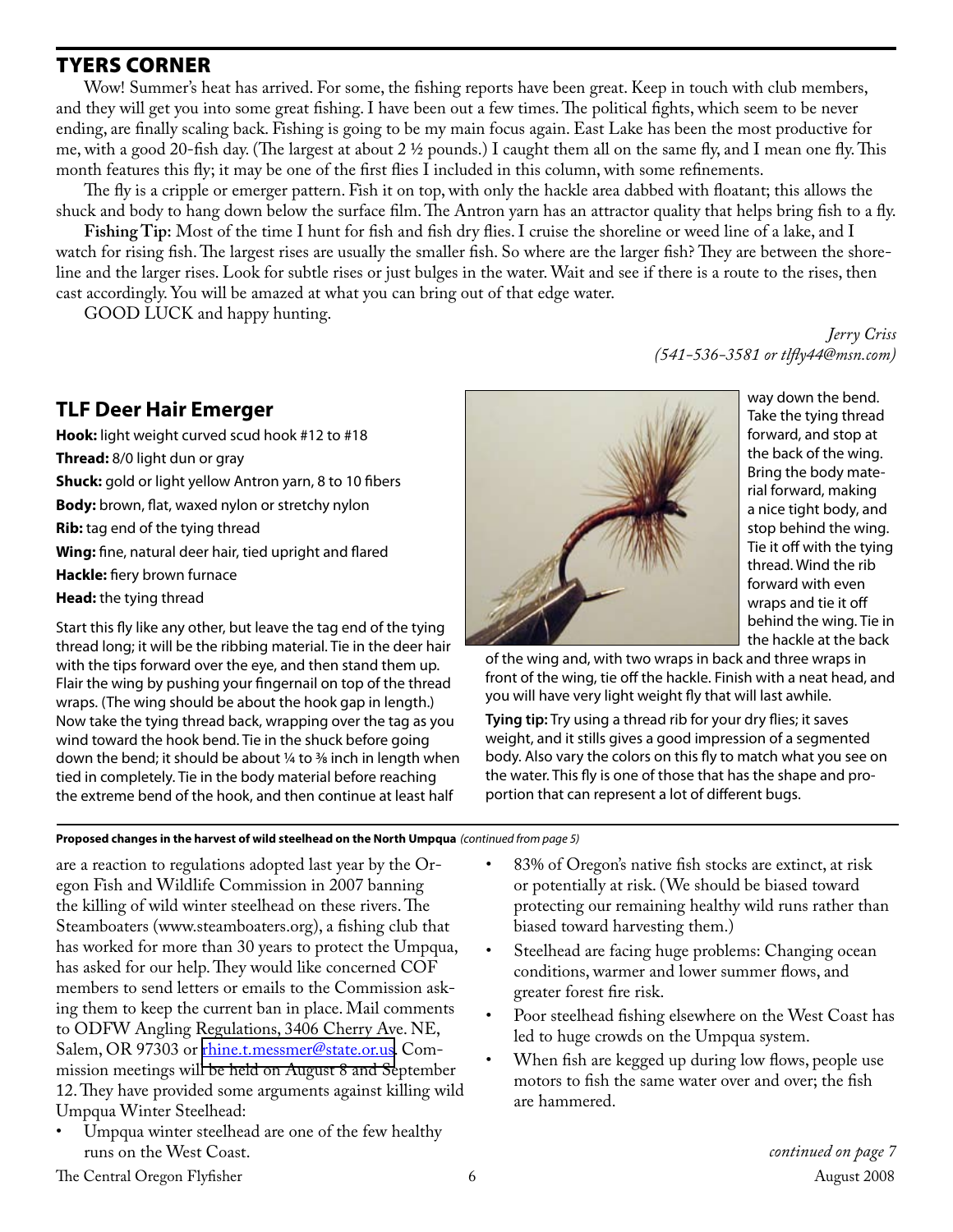# **Central Oregon Flyfishers Up-Stream Events 2008**

| <b>Date</b>                          | <b>Time</b>                                             | <b>Activity</b>                                 | <b>Location</b>            | <b>Contact</b>                                                                        |
|--------------------------------------|---------------------------------------------------------|-------------------------------------------------|----------------------------|---------------------------------------------------------------------------------------|
| <b>AUGUST</b>                        |                                                         |                                                 |                            |                                                                                       |
| Aug 7                                | 6:30 pm                                                 | monthly Board meeting                           | Environmental Center, Bend | Yancy Lind (yancy_lind@ml.com)                                                        |
| Aug 6                                |                                                         | <b>OUTING</b>                                   | <b>Three Creeks Lake</b>   | Bob Evermore (bob@poesociety.com)                                                     |
| Aug 17                               | $9:00$ am                                               | <b>CLASS - Shallow-water</b><br>nymphing        | <b>Big Bend Campground</b> | Lee Ann Ross (rossleeann@yahoo.com)                                                   |
| Aug 20                               | 6:30 pm                                                 | special meeting                                 | <b>Bend Senior Center</b>  |                                                                                       |
| Aug 21                               | 6:30 pm                                                 | annual picnic                                   | Shevlin Park, Aspen Hall   | Herb Blank (312-2568)                                                                 |
| Aug 23                               |                                                         | <b>OUTING</b>                                   | East Lake                  | Bob Evermore (bob@poesociety.com)                                                     |
| Aug 27                               | $9:00$ am                                               | <b>CLASS - Two-handed</b><br>spey               | To be announced            | Lee Ann Ross (rossleeann@yahoo.com)                                                   |
| <b>TBA</b>                           |                                                         | <b>Wild Women of the</b><br><b>Water outing</b> | <b>TBA</b>                 | Delores Marsh (ladyd@bendcable.com)                                                   |
| <b>IN THE FUTURE</b>                 |                                                         |                                                 |                            |                                                                                       |
| Sep 22-26                            |                                                         | <b>Kokanee Karnival</b><br><b>Streamside</b>    | <b>Brown's Creek</b>       | Dave Dunahay                                                                          |
| Sep 10                               |                                                         | <b>OUTING</b>                                   | Diamond Lake               |                                                                                       |
| Sep 12-14                            |                                                         | <b>Fish tagging</b>                             | <b>Crooked River</b>       |                                                                                       |
| <b>Non-Club Activities &amp; FYI</b> |                                                         |                                                 |                            |                                                                                       |
| Aug 8-10                             | Steelhead Rendezvous at Beavertail Campground           |                                                 |                            | Peter Bowers (info@patientangler.com or<br>541-389-6208)                              |
| Aug 24                               | OR State Fair fly-tying competition                     |                                                 |                            | Keith Burkhart (503-363-8324)                                                         |
| Sep 5-7                              | Rogue Fly Fishers CO outing                             |                                                 |                            | Phil Hager (flyfishingphil@ffpc-rods.com)                                             |
| Sep 12-14 & 19-21                    | Fish tagging on Crooked River                           |                                                 |                            | Shivonne Nesbit (shivonne.nesbit@<br>oregonstate.edu)                                 |
| Sep 20-21                            | Fly fishing Western lakes, John Smeraglio & Rick Hafele |                                                 |                            | Deschutes Canyon Fly Shop (1-866-647-<br>4721 or at john@flyfishingdeschutes.<br>com) |

#### **Proposed changes in the harvest of wild steelhead on the North Umpqua** *(continued from page 6)*

- There are no data about run timing versus dispersal into different watersheds; heavy short-term harvest could do great damage to individual "micro-populations".
- There are no data on fishing pressure or success rates on the North Umpqua River, or extrapolation into anticipated harvest if the regulation changes are implmented. *– Bill Seitz*



**2008 COF Board Members: Yancy Lind** President **Dennis Rockwell** Vice President, *Raffle* **Susan Telford** Treasurer **Earl Rettig** Secretary **Dave Magaret** *Programs* Bob Griffin Historian Emil Seidel Larry Godfrey Banquet Dave Semich Past President Dick Olson Membership Bill Seitz Conservation Lee Ann Ross Education **Bob Evermore** *Outings* **Dave Dunahay** *Kokanee Karnival* **Delores Marsh** *Wild Women of the Water*

The Central Oregon Flyfisher 7 and 7 August 2008